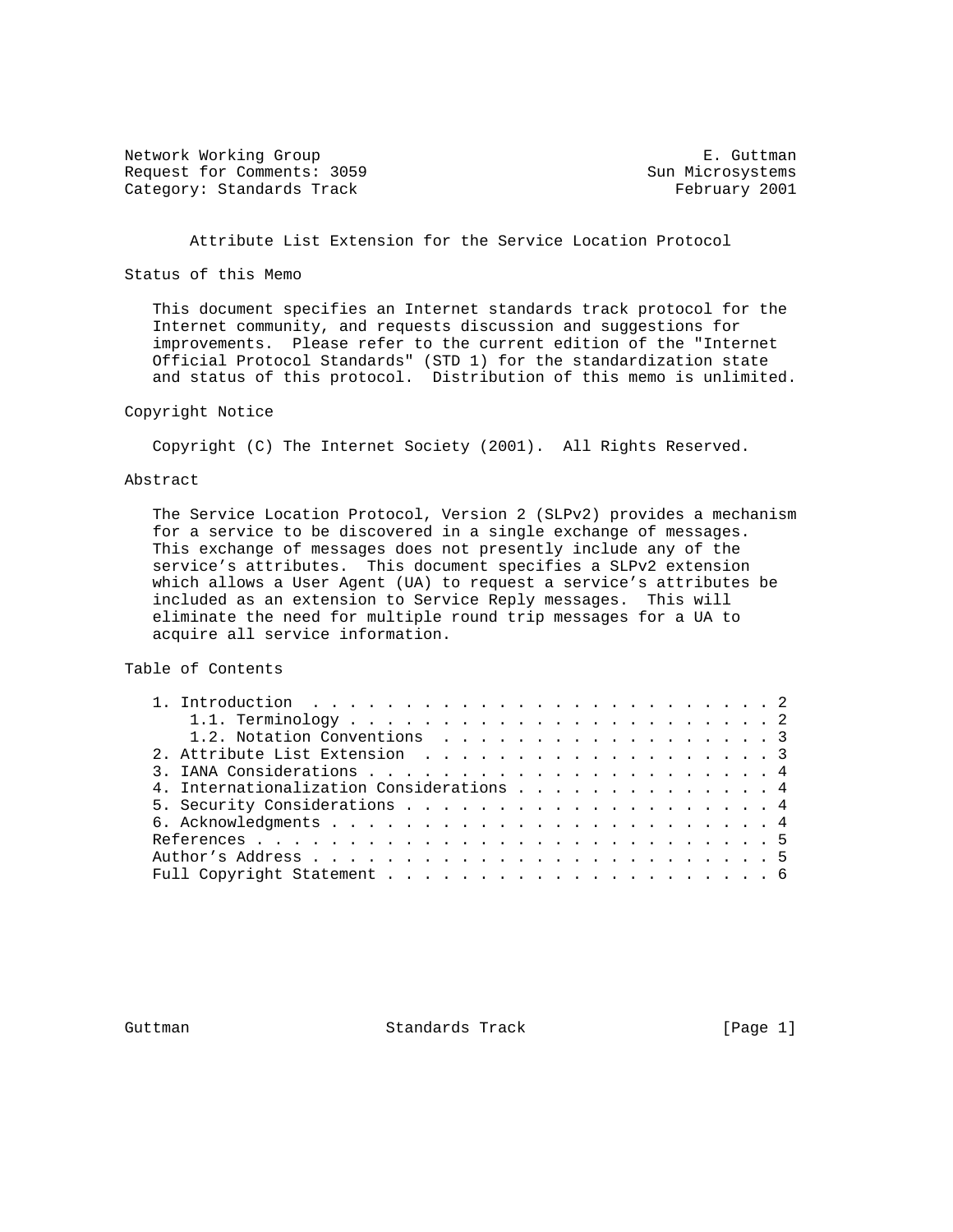## 1. Introduction

 The Service Location Protocol, Version 2 [3] provides a mechanism for a service to be discovered in a single exchange of messages. The UA sends a Service Request message and the DA or SA (as appropriate) sends a Service Reply message.

 It is clearly advantageous to be able to obtain all service information at once. The Service Location Protocol separates messages which obtain different classes of information. This extension enables an optimization to the basic exchange of messages, which currently does not include service attributes in Service Reply messages.

 This document specifies a SLPv2 extension which allows a UA to request that a service's attributes be included in Service Reply messages. This will eliminate the need for multiple round trip messages for a UA to acquire all service information.

 If the DA or SA does not support the Attrlist extension, it will simply return a Service Reply (without the extension). Support of this extension is OPTIONAL. Existing implementations will ignore the Attrlist extension since it has been assigned a identifying number from the range which indicates that the receiver MUST ignore the extension if it is not recognized. See RFC 2608 [3].

 If the UA receives a Service Reply message without an Attrlist Extension it must assume the SA or DA does not support the extension. In this case, the UA must send an Attribute Request for each URL it obtains in the Service Reply message in order to obtain the attributes for these services.

## 1.1. Terminology

 User Agent (UA) A process working on the user's behalf to establish contact with some service. The UA retrieves service information from the Service Agents or Directory Agents.

Service Agent (SA)

 A process working on the behalf of one or more services to advertise the services.

 Directory Agent (DA) A process which collects service advertisements. There can only be one DA present per given host.

Guttman **Standards Track** [Page 2]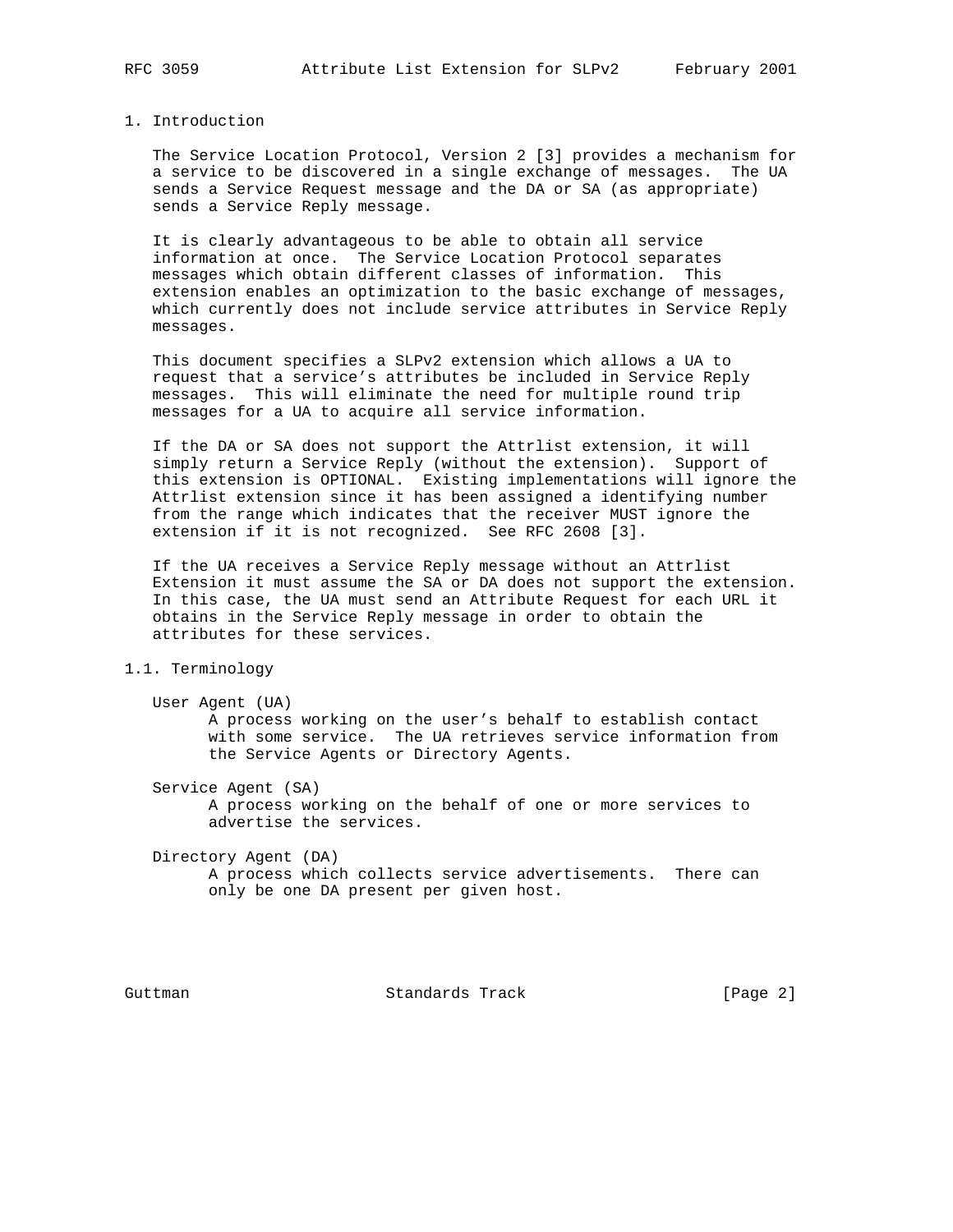#### 1.2. Notation Conventions

 The key words "MUST", "MUST NOT", "REQUIRED", "SHALL", "SHALL NOT", "SHOULD", "SHOULD NOT", "RECOMMENDED", "MAY", and "OPTIONAL" in this document are to be interpreted as described in RFC 2119 [2].

# 2. Attribute List Extension

The format of the Attribute List Extension is as follows:

 $0$  1 2 3 0 1 2 3 4 5 6 7 8 9 0 1 2 3 4 5 6 7 8 9 0 1 2 3 4 5 6 7 8 9 0 1 +-+-+-+-+-+-+-+-+-+-+-+-+-+-+-+-+-+-+-+-+-+-+-+-+-+-+-+-+-+-+-+-+  $Extension ID = 0x0002$  | Next Extension Offset +-+-+-+-+-+-+-+-+-+-+-+-+-+-+-+-+-+-+-+-+-+-+-+-+-+-+-+-+-+-+-+-+ | Offset, contd.| Service URL Length | Service URL / +-+-+-+-+-+-+-+-+-+-+-+-+-+-+-+-+-+-+-+-+-+-+-+-+-+-+-+-+-+-+-+-+ Attribute List Length  $\qquad \qquad |$  Attribute List / +-+-+-+-+-+-+-+-+-+-+-+-+-+-+-+-+-+-+-+-+-+-+-+-+-+-+-+-+-+-+-+-+ |# of AttrAuths |(if present) Attribute Authentication Blocks.../ +-+-+-+-+-+-+-+-+-+-+-+-+-+-+-+-+-+-+-+-+-+-+-+-+-+-+-+-+-+-+-+-+

The Extension ID is 0x0002.

 The Next Extension Offset value indicates the position of the next extension as offset from the beginning of the SLP message. If the next extension offset value is 0, there are no more extensions in the message.

 A UA sends an Attribute List Extension with a Service Request. The Service URL Length and Attribute List Length are set to 0 and the Service URL and Attribute List fields omitted in this case. The UA thereby requests that the SA or DA include an Attribute List Extension in its Service Reply by including such an 'empty' Attribute List Extension in the Service Request.

 A SA or DA which supports the Attribute List Extension returns one Attribute List extension for every URL Entry in the Service Reply message. The order of the Attribute List Extensions SHOULD be the same as the URL Entries in the Service Reply.

The Service URL [4] identifies the corresponding URL Entry.

 The Attribute List field is the entire attribute list of the service. These attributes must be in the same language as that indicated in the Service Request message.

Guttman **Standards Track** [Page 3]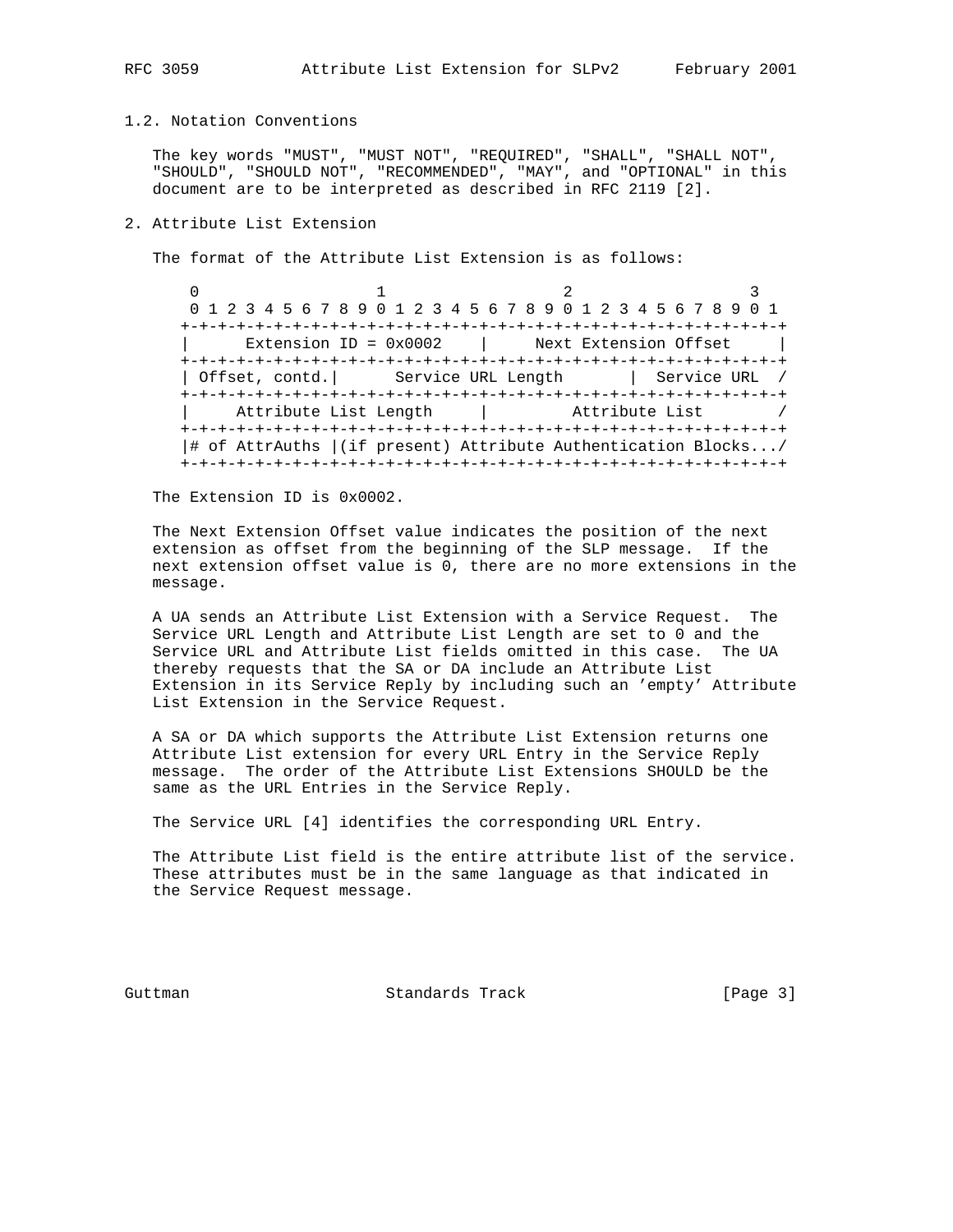If the Service Request message includes a SLP SPI string, then the attribute list extension MUST include an authentication block. If the SA or DA does not support or is unable to return an authentication block for the SLP SPI included in the Service Request, then the SA or DA MUST NOT return an Attribute List Extension. The format of the authentication block(s) is exactly the same as would be included in an Attribute Reply or Service Registration message.

3. IANA Considerations

 IANA has assigned an extension ID number of 0x0002 for the Attribute List Extension.

4. Internationalization Considerations

 The Service Location Protocol, version 2 has mechanisms for allowing attributes to be transmitted with explicit language tagging [6]. The same mechanisms are used for this protocol extension.

5. Security Considerations

 The Service Location Protocol, version 2 has mechanisms for allowing authenticators to be returned with attribute lists so that UAs are able to verify a digital signature over the attributes they obtain. This same mechanism is used for this protocol extension. The Attribute List Extension used in conjunction with SLPv2 is no less secure than SLPv2 without the extension.

6. Acknowledgments

 The author benefited from preliminary conversations about this extension with Charlie Perkins.

Guttman **Standards Track** [Page 4]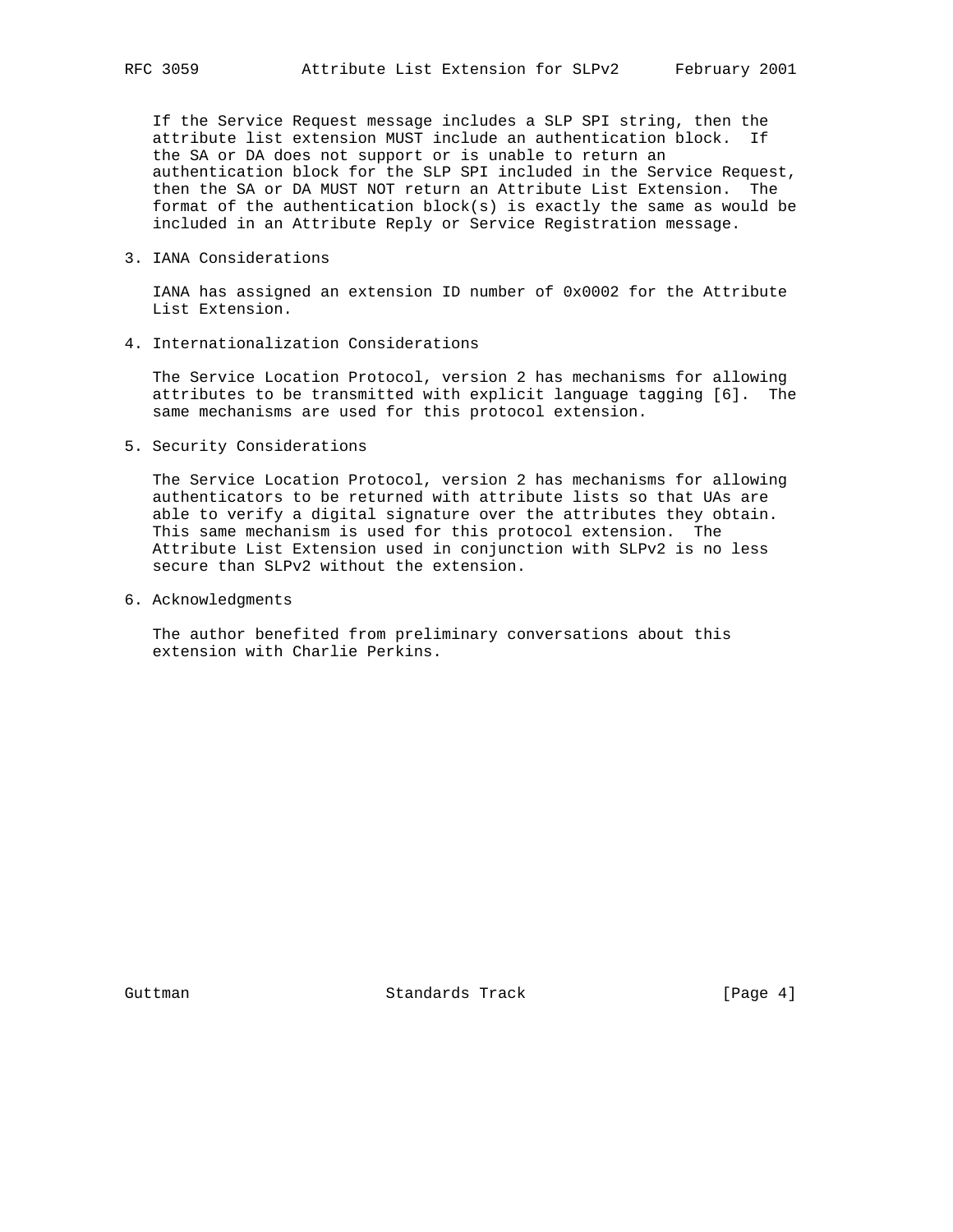References

- [1] Bradner, S., "The Internet Standards Process -- Revision 3", BCP 9, RFC 2026, October 1996.
- [2] Bradner, S., "Key Words for Use in RFCs to Indicate Requirement Levels", BCP 14, RFC 2119, March 1997.
- [3] Guttman, E., Perkins, C., Veizades, J. and M. Day, "Service Location Protocol, Version 2", RFC 2608, June 1999.
- [4] Guttman, E., Perkins, C. and J. Kempf, "Service Templates and service: Schemes", RFC 2609, June 1999.
- [5] Narten, T and H. Alvestrand, "Guidelines for Writing an IANA Considerations Section in RFCs", BCP 26, RFC 2434, October 1998.
- [6] Alvestrand, H., "Tags for the Identification of Languages", BCP 47, RFC 3066, January 2001.

Author's Address

 Erik Guttman Sun Microsystems Eichhoelzelstr. 7 74915 Waibstadt Germany

 Phone: +49 6227 356 202 EMail: Erik.Guttman@sun.com

Guttman **Standards Track** [Page 5]